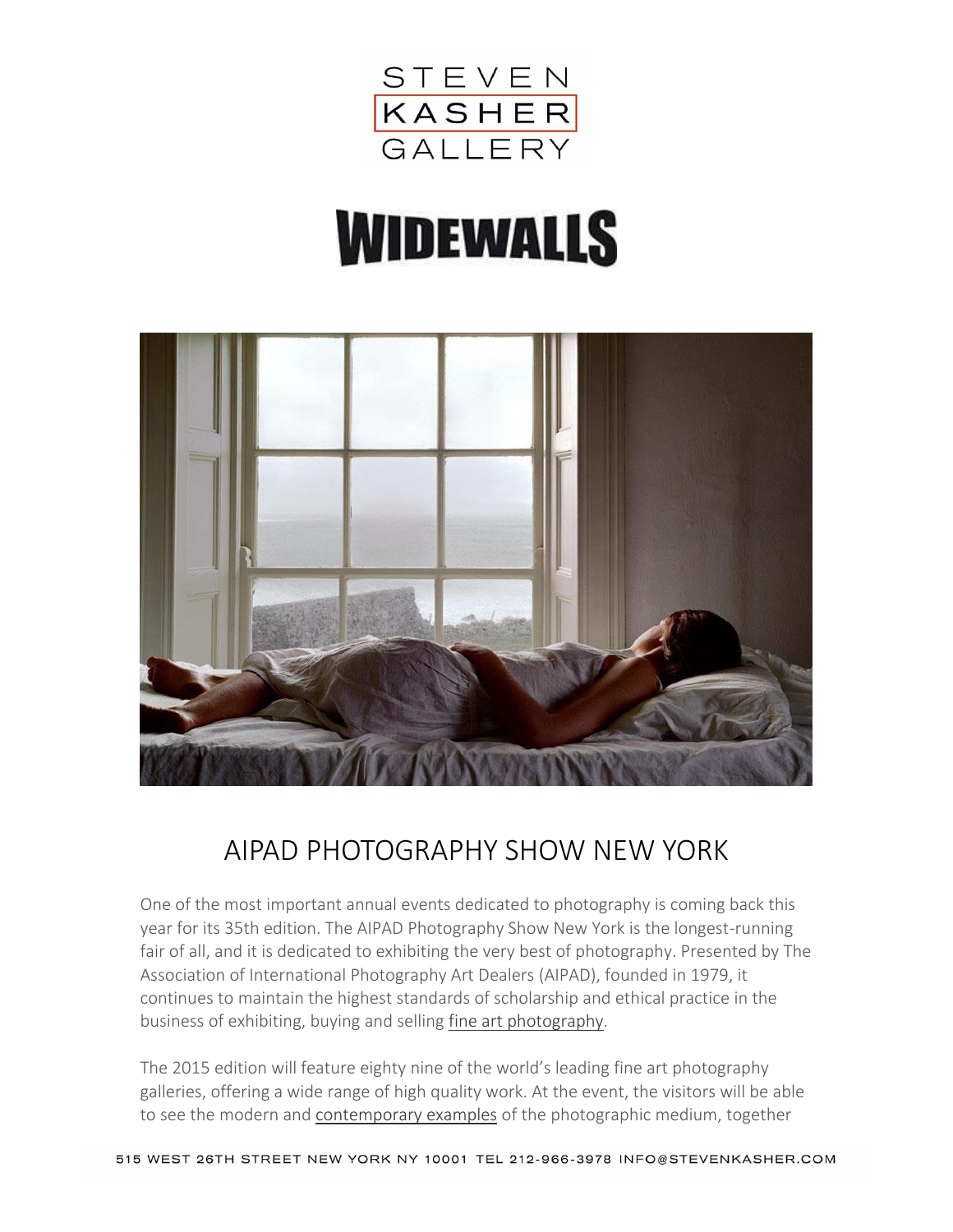

with those spanning back to the 19th century, as well as photo-based art, video and new media. For the first time this year, The AIPAD Photography Show New York will benefit the 92nd Street Y, a world-class nonprofit cultural and community center.



## GALLERIES AND EXHIBITION HIGHLIGHTS

Coming to The AIPAD Photography Show New York are eighty nine galleries from around the world, including Europe, the US, Canada, Asia and South America. Les Filles Du Calvaire, Paris and See+ Gallery, Beijing will have their debut at the event. Making their comeback will be Bryce [Wolfowitz](http://www.widewalls.ch/travels/bryce-wolkowitz-gallery/) Gallery, Galerie Esther Woerdehoff (currently hosting the [photography](http://www.widewalls.ch/esther-woerdehoff-presents-halaban-and-usdin-2015/) of Gail Albert Balaban and Elene Usdin), Weinstein Gallery, with Alec Soth's new [photography](http://www.widewalls.ch/alec-soth-songbook-fraenkel-gallery-2015/) series titled*Songbook*, and Robert Mann Gallery, presenting the works from *The Light in Cuban Eyes* [exhibition.](http://www.widewalls.ch/the-light-in-cuban-eyes-at-robert-mann-2015/)

The AIPAD Photography Show New York promises a large number of noteworthy portraits on view at some of the most important galleries. The New York art spaces threaten to steal the show with images such as Fred McDarrah's 1996 print of [Andy Warhol,](http://www.widewalls.ch/artist/andy-warhol/) to be found at Steven Kasher Gallery New York; Staley-Wise Gallery will proudly present [Bert](http://www.widewalls.ch/artist/bert-stern/) [Stern](http://www.widewalls.ch/artist/bert-stern/)'s iconic images of Marilyn Monroe; The 1930 palladium print of painter Georgia

515 WEST 26TH STREET NEW YORK NY 10001 TEL 212-966-3978 INFO@STEVENKASHER.COM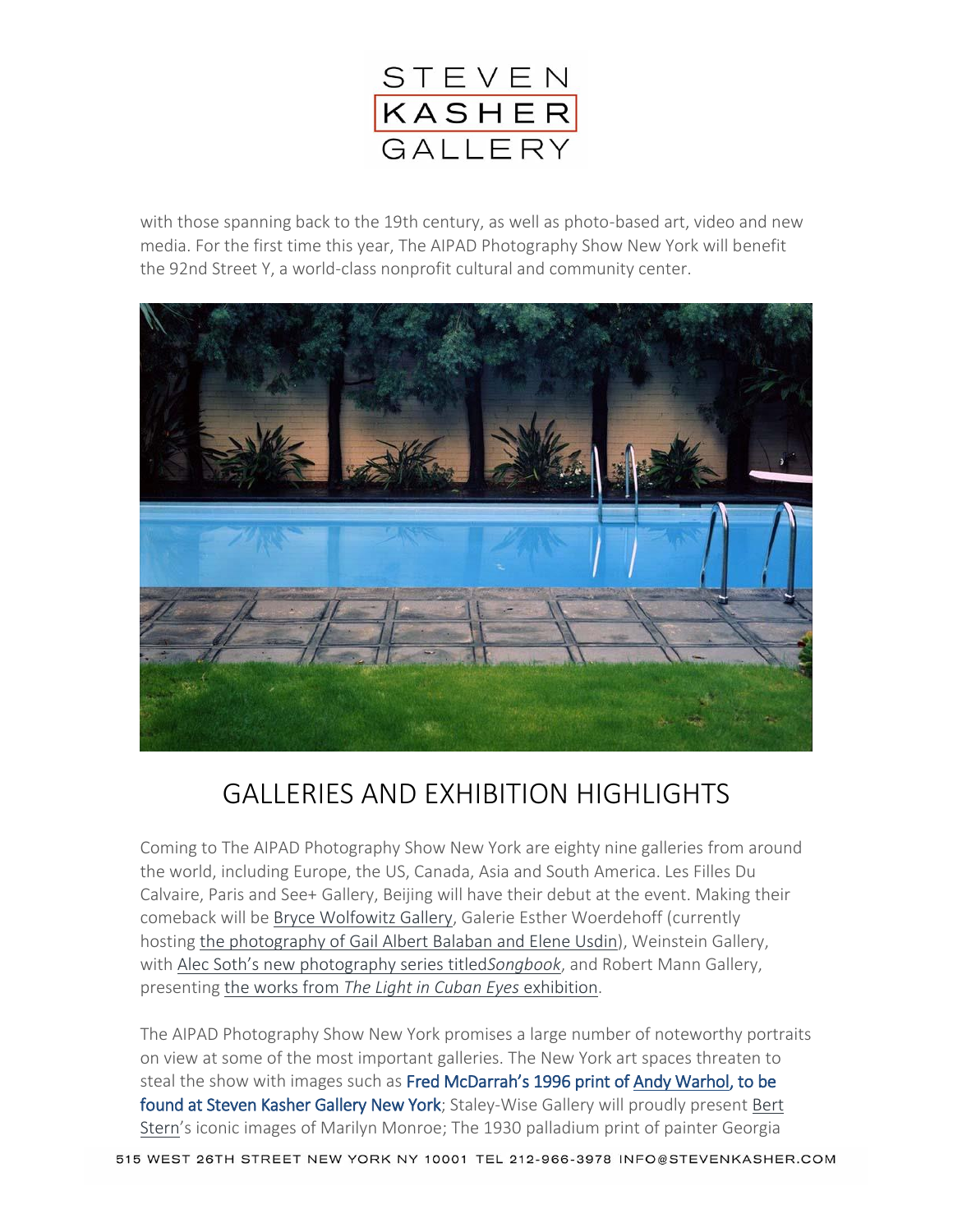

O'Keeffe taken by her husband, photographer Alfred Stieglitz, can be seen at Edwynn Houk Gallery; also from 1930 is Man Ray's portrait of Andre Breton, on view at Hyperion Press Ltd.. If all this is not enough, then Ansel [Adams](http://www.widewalls.ch/10-landscape-photographers/ansel-adams/) should convince you to definitely visit The AIPAD Photography Show New York, as two San Francisco galleries will showcase his works. Paul M. Herzmann Inc. will have a rare 1935 print titled *Burned Stump and New Grass, Sierra Nevada*, while Scott Nichols Gallery offers a group of 12 prints of the legendary 1941 photograph *Moonrise, Hernandez, New Mexico*.

But that's not all. New York's Bonni Benrubi Gallery will feature the new photographs of Michael Najjar, who is preparing to become the first artist to visit outer space. At Contemporary Works/Vintage Works from Chalfont, PA, there will be Jean Francois Limet, an amateur photographers who was assigned to Auguste Rodin to document exhibition preparations at the Pavillion de l'Alma in Paris at the beginning of the 20th century. The historic works, such as the first images of India and Burma from the 1850s, taken by Captain Linnaeus Tripe, the 1945 photos of Hiroshima and Nagasaki, as well as President Kennedy's assassination will be presented by Hans P. Kraus Jr. Fine Art Photographs/Robert Koch Gallery, Gary Edwards Gallery and Howard Greenberg Gallery respectively.